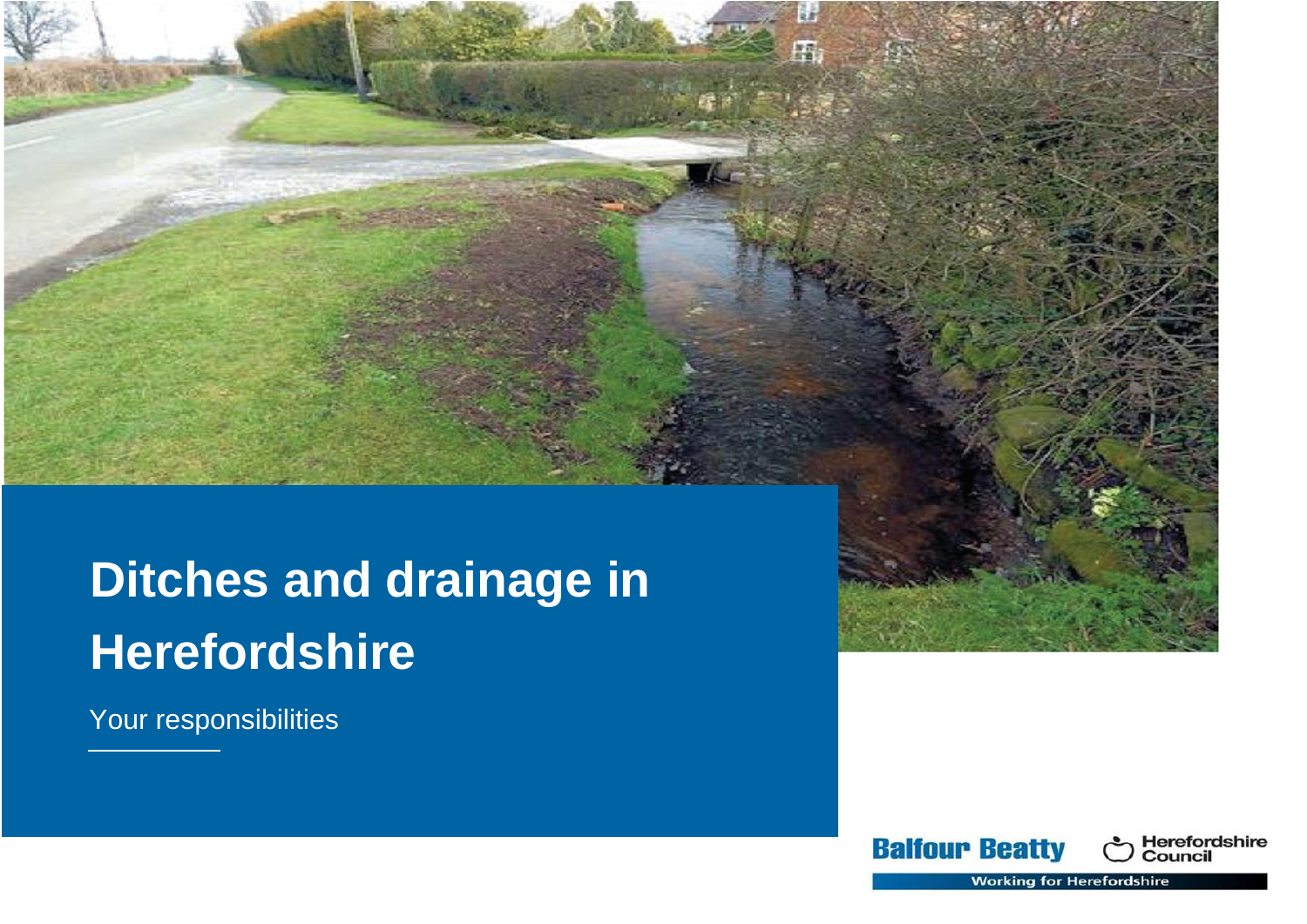# **Your responsibilities for ditches and drainage – a guide**

At Herefordshire Council and Balfour Beatty Living Places we're committed to reducing the risk of flooding, as well maintaining the condition of our highways by keeping them clear of excess water. We want to work together with the other parties responsible for ditches and drainage to make sure we keep flooding risk low across the county. This leaflet explains who is responsible for ditches and other drainage systems on the highway, or in land and property adjoining it.

# **Who is a riparian owner?**

The owner of land or property that adjoins a watercourse, such as a roadside ditch, is known as the riparian owner. Although the Highways Authority is responsible for the highway, we don't own the sub-soil of the highway. The owner of the land or property adjoining the highway is normally the sole riparian owner.  

### **Why does this matter?**

Good roadside drainage is essential. Poor drainage damages roads and creates hazards for road users and local residents alike. Good drainage will reduce maintenance and costs for everyone.

### **What happens if a riparian owner fails to look after a watercourse?**

- Deterioration in the condition of the highway
- Potential flooding of properties, the highway, and surrounding land
- Possible enforcement action and liability in the event of an incident or prosecution

#### **Riparian owner responsibilities**

- You must accept the natural flow of water across your land from an upstream neighbour and allow this, together with drainage from your property or land, to flow downstream.
- You must carry out necessary maintenance of the watercourse through or adjoining your property at your own expense, to the satisfaction of the local land drainage body which could be either Herefordshire Council, the River Lugg Internal Drainage Board or Lower Severn Internal Drainage Board.
- You must maintain the banks and bed of the watercourse, including any piped sections, to avoid any obstruction to the flow of water. This includes trees, shrubs, and litter.
- Before you build or alter any culvert, mill, dam, weir or other similar obstruction in a watercourse, you'll need to seek 'ordinary watercourse flood defence consent' from Herefordshire Council.
- Where a watercourse is sited between two or more properties, each owner is equally responsible.
- You must obtain land drainage consent for any building, planting or alterations within eight metres of the bank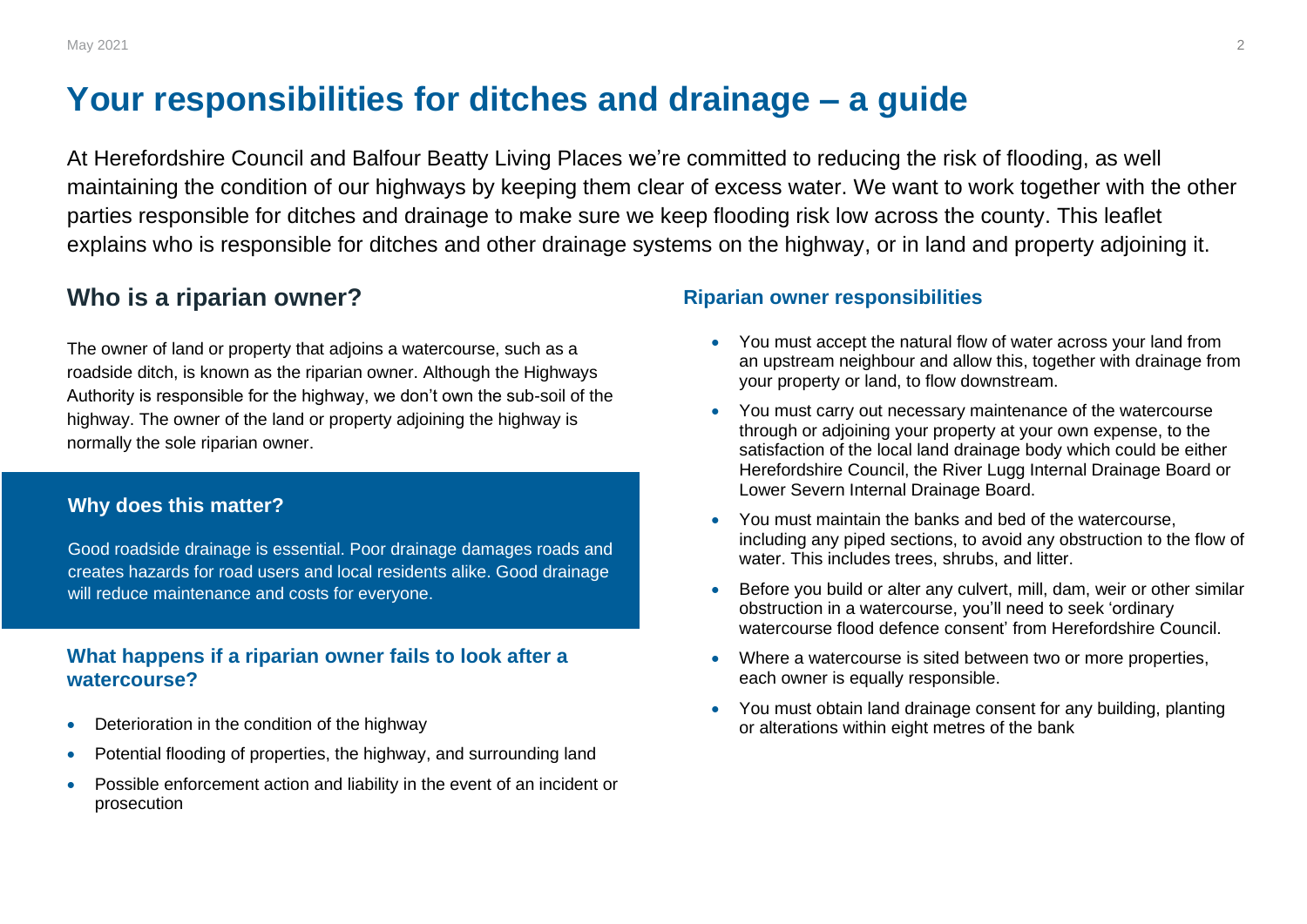# **Ditch maintenance responsibilities**

The image below shows who is responsible for what. You can find more information for riparian owners online: **[www.gov.uk/guidance/owning-a-watercourse](http://www.gov.uk/guidance/owning-a-watercourse)**.



### **Common problems affecting watercourses**

- Allowing silt to build up causing a blockage
- Failing to keep vegetation growth under control
- Disposal or storage of garden or domestic waste on the banks
- Failing to clear the entrances to piped ditches

### **Getting rid of waste**

You'll need to dsipose of any waste you remove from ditches in accordance with the Environmental Protection Act.

For example, you should remove any cuttings from clearance work and keep them clear of the watercourse, so they don't fall in the water and cause blockages downstream. Similarly, you'll need to make sure any debris you disturb doesn't end up flowing downstream and causing problems for other landowners

### **What should I do if I want to make any changes?**

If you want to pipe, bridge or cover an ordinary watercourse, you must submit details of your proposals first and get consent in writing from the relevant drainage body.

Ordinary watercourses are managed by the local land drainage body – that is, either Herefordshire Council, the River Lugg Internal Drainage Board or Lower Severn Internal Drainage Board.

Inadequately piped watercourses can create flooding, safety, maintenance, and environmental problems. So, it's generally discouraged to culvert a watercourse and you'll usually only get consent if there's no practical alternative.

If an obstruction or lack of maintenance impedes the flow of any watercourse, the drainage body may serve notice on the owner. If you, as the riparian owner, don't take action the drainage body may carry out the work and recover the cost from you.